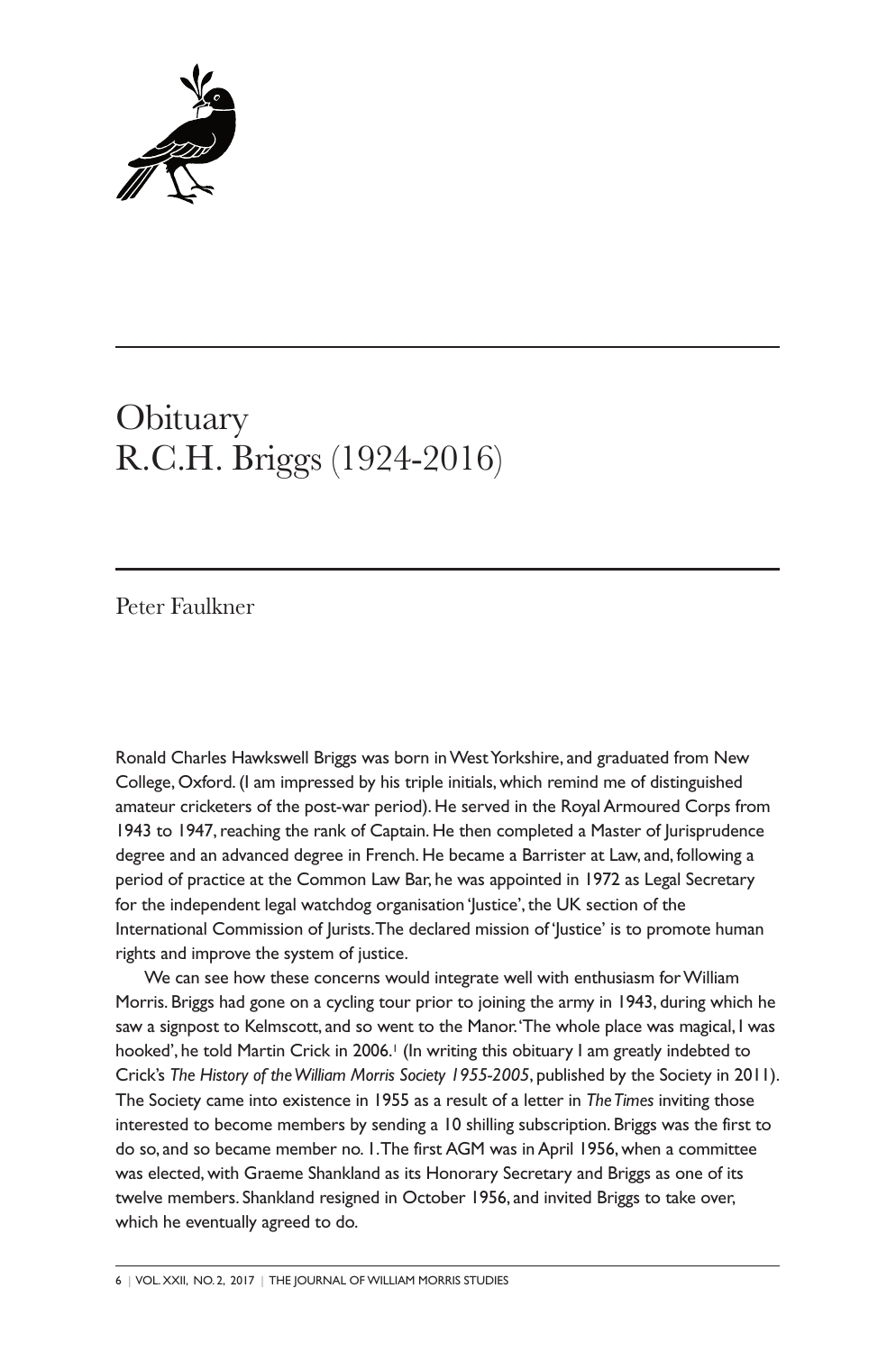Apart from his extensive secretarial work, in which he was helped by his wife Joan, the enormously energetic Briggs undertook many other activities associated with Morris. He was largely responsible for the Society's first exhibition, 'The Typographical Adventure of William Morris', with John Kay as designer. Printing was one of Briggs's great areas of expertise and enthusiasm.The exhibition was shown first at the St. Bride's Foundation Institution in July 1957, and then at Leighton House. It toured widely on the continent with the support of the British Council, and gained much publicity for Morris and the Society. Its Catalogue, edited by Briggs, was of an appropriately high quality.

Two events occurred during the late 1950s in which Briggs was active on behalf of the Society. When in 1958 the Air Ministry announced that it planned to erect a radio marker beacon in Kelmscott, not far from the Manor, Briggs led the opposition.The matter went to a Public Enquiry, which decided on a compromise.Then in the winter of 1959 the British Council organised an exhibition of British books at the Lenin State Library.The Soviet authorities were given a veto, which they applied to G.D.H. Cole's edition of Morris's works. Briggs protested to the USSR-Great Britain Society, and the book was returned to the exhibition shortly before it closed.

Moving with equal energy into the 1960s, Briggs completed a significant'Handlist of the PublicAddresses ofWilliam Morris' (1960), which called attention to Morris's speeches as a central and neglected part of his achievement. Early in the same year the scholar Peter Floud of the Victoria and Albert Museum (V&A) died suddenly; Briggs launched a memorial fund, and a Peter Floud Memorial Prize Competition was initiated, running for four years. In April 1961 Briggs and the Society supported an exhibition at theV&A to celebrate the centenary of Morris, Marshall, Faulkner & Co. In 1962 Briggs worked on an exhibition of 'TheWork ofWilliam Morris' for theTimes Bookshop.The exhibition fell rather flat, but a fine Catalogue was produced. In 1962 *The Journal of theWilliam Morris Society* was inaugurated; a subcommittee was appointed to run it, but Briggs characteristically insisted on taking editorial control. He contributed a short piece on 'Morris and Trafalgar Square' to the first issue, and in the Summer 1964 issue, in 'Letters to Janey', gave a full and valuable account of those sent to her by Rossetti, which had been placed in the British Library with the restriction that they should not be open to the public until fifty years after Jane's death. How did he find the time and energy to do all this?

In July 1969 the owner of Kelmscott House and Society member Helen Stephenson told Briggs that she planned to bequeath Kelmscott House to the Society.The committee was delighted, and Briggs used his legal skills so that the Society could be registered as a charity. On advice from the Charity Commissioners, in October 1969 the Society set up the Kelmscott House Trust to manage the house, little realising the problems that this would create. Briggs was naturally one of the twelve trustees appointed. Mrs. Stephenson died during October 1971, and although the house was in poor condition, the Society moved into its first headquarters there, with Briggs working hard both administratively and practically.

The Society now aimed, with American support, to create 'an informal community of scholars' to be called the William Morris Centre, and the first Visiting Research Fellow arrived in January 1975. <sup>2</sup> The house was untidy and uncomfortable, but the young scholars who came during the next four years enjoyed its bohemian atmosphere.A real community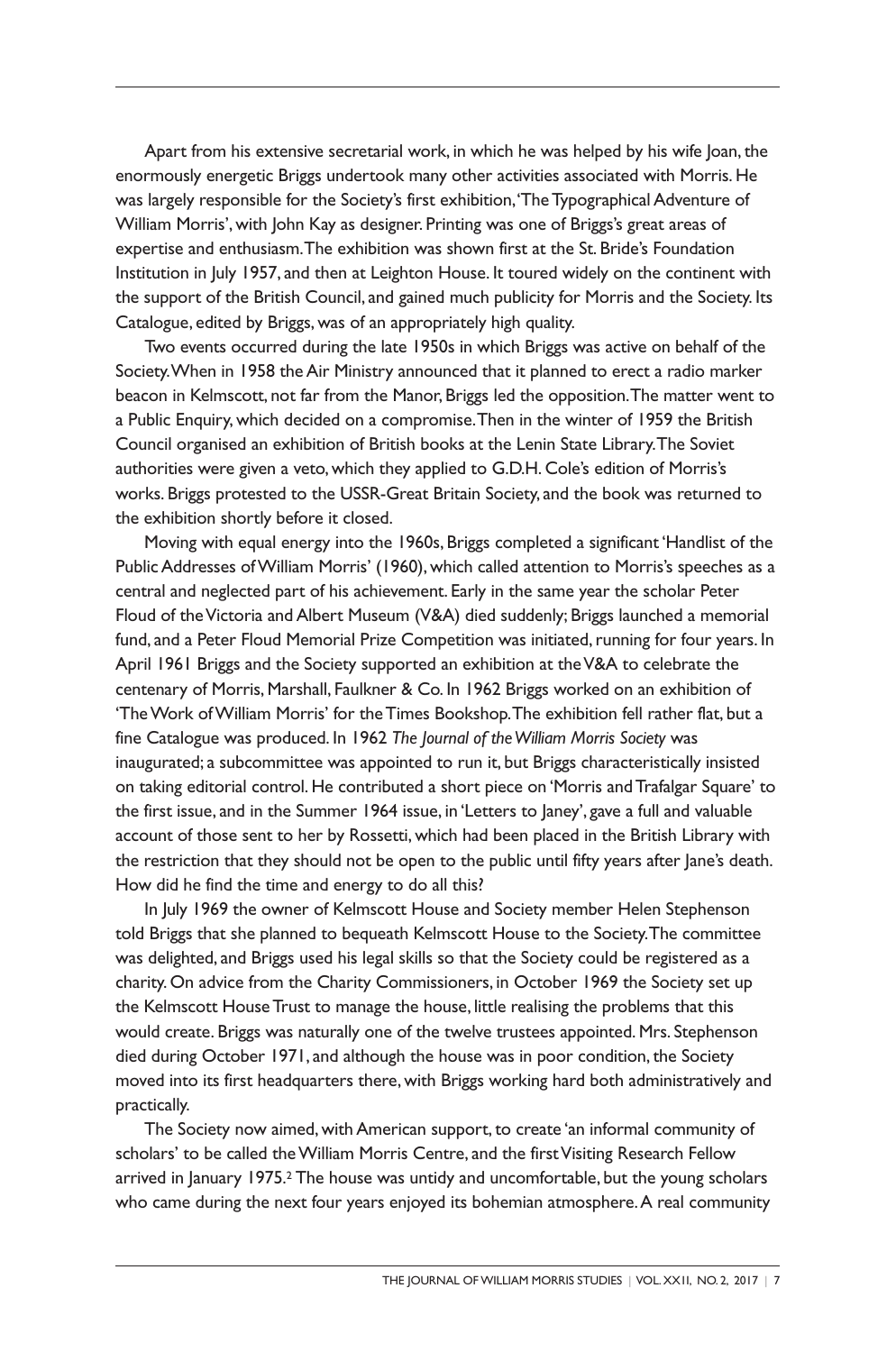was achieved there, with academic colloquia on Saturday mornings, mostly chaired by Briggs and ending with lunch,'"frenziedly put together" by Ronald Briggs' as one participant remarked. <sup>3</sup> I remember some of these colloquia with pleasure, with Briggs presiding in a spirit of generous hospitality. He was at his best on such occasions, dark-suited, lively, energetic, with long sideburns and twinkling eyes, presiding from what seemed to be an elevated social position.There were also enjoyable Sunday dinners at the Centre, which all those living there took turns to cook.The many visitors often including Ronald and Joan Briggs.Those who lived at the Centre remembered Briggs as a practical man, always ready to undertake tasks about the house, no matter how lowly, as well as a lively and entertaining presence. But the Society's financial position worsened during the midseventies, and in November 1979 the Fellowship was suspended owing to lack of funds, and the Centre had to close down. It would seem that Briggs and the committee, misled by the optimism that ownership of the House gave rise to, paid too little attention to the Society's finances and those of the House.

The committee was refreshed by the arrival of new, younger members during the late 1970s, and questions began to be asked about the House, which seemed somehow to have become separated from the Society. The Kelmscott House Trustees still hoped for the establishment of aWilliam Morris Centre there, but the committee was worried about its possible financing. The result was that Briggs was criticised, resigned as Hon. Sec., and did not seek re-election to the committee. Even those who resented what they saw as Briggs's authoritarian manner admitted that the Society survived its first twenty-five years because of his dedication. The AGM for 1980 saw the replacement of Briggs and his friends by a younger generation, and Richard Smith from Nottingham became Hon. Sec.

Briggs's enthusiasm for Morris never declined, but he now put his energies into the Kelmscott House Trust, which he came to see as an alternative method of serving the Morris cause. However,tensions developed between the Society and theTrust as to how to proceed – would the house have to be sold? and on what terms? In 1984 Briggs argued strongly for the proposal to turn the House into a Morris Centre, and was greatly disappointed when an official Inquiry turned the proposal down.A change in the law in 1993 brought about further tensions between the Society and the Trust over the House, which were to result, despite Briggs's best efforts, in the dissolution of the Trust in 2002.

After his retirement, Briggs lived at Coombe Bissett inWiltshire, and it is no surprise to find that he became a founding member of the committee of the Salisbury Cathedral Close Preservation Society, played an active role in promoting its early campaigns, served for a period as the Society's Chairman, and continued thereafter as an active contributor. He died on 28 December 2016, at the age of ninety-two. He is survived by his wife, Joan; his children, Julian, Roland, and Jeni; and his grandchildren, Sylvie and Sasha, to all of whom the Society offers its condolences and good wishes.

When in 2000 the committee of the Society put forward the suggestion of commissioning a history of the Society, Briggs, then still leading the Kelmscott House Trust, opposed the idea, on the grounds that it would draw attention to unhappy controversies that were better left to fade from memory, soon after writing to the Hon. Sec.: '[i]t seems self-centred for the Society to indulge in this sort of thing. It's not really what the Society is, or should be, about.' 4As with all Briggs's arguments,this has some validity. But my view is